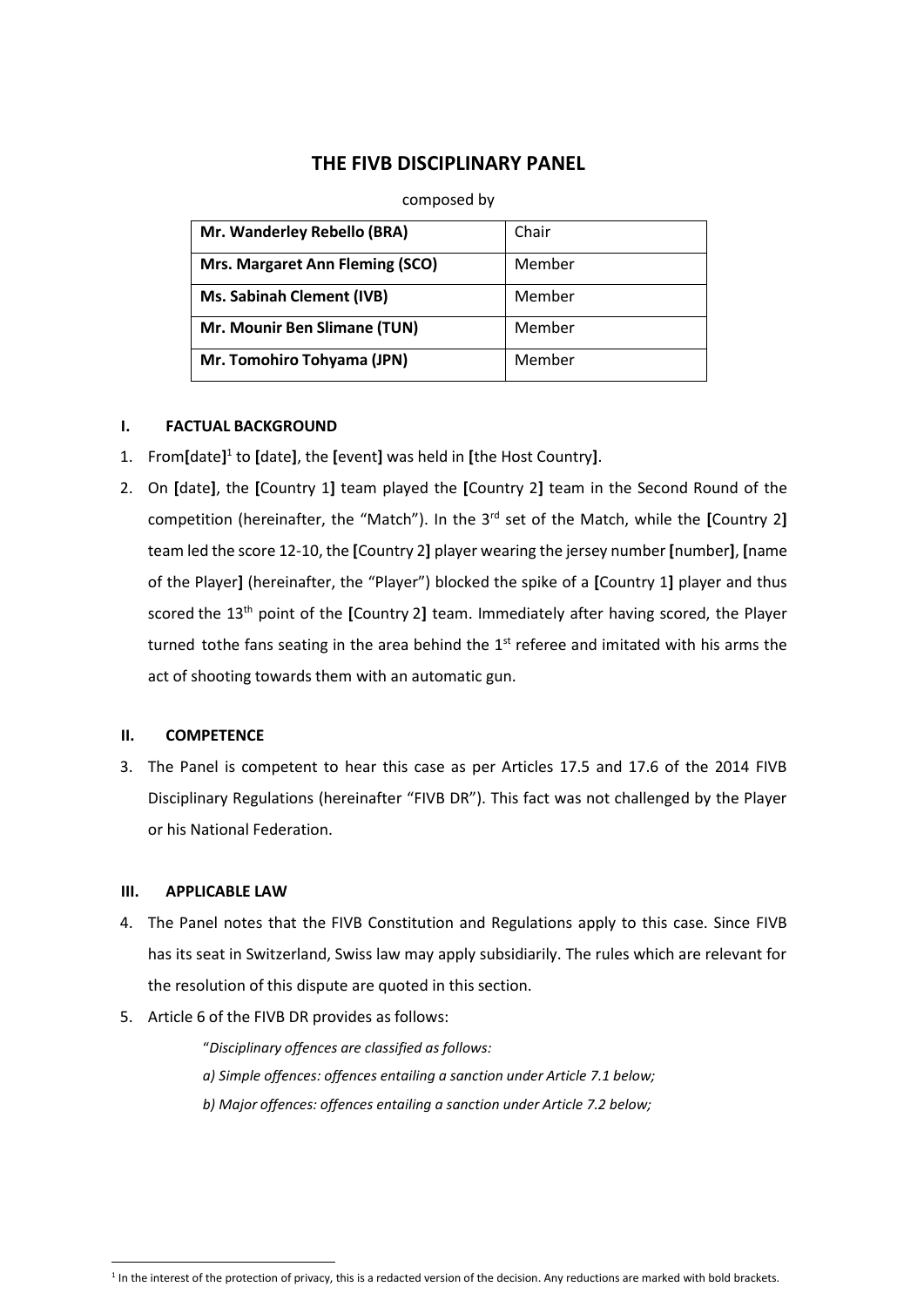*c) Institutional offences: offences committed by NFs, Confederations, Zonal Associations, and their officers, entailing a sanction under Article 7.3 below;*

*d) Anti-doping rule violations: offences entailing a sanction under the FIVB Medical Regulations.*

*In case the FIVB Constitution, Regulations and decisions do not stipulate a specific sanction for the violation of a rule contained therein, such violation shall be treated as a major offence. However, in these cases the Disciplinary Panel is not bound by the minimum sanctions provided for in Article 7."*

#### 6. Article 7.1 of the FIVB DR provides as follows:

"*The following sanctions may be imposed for a simple offence,*

- *a) Warning;*
- *b) Reprimand;*
- *c) Monetary fine of up to CHF 10,000;*
- *d) Repeal of a right (for example a suspension, i.e. prohibition from participation, for a given period of time, in any official activity within the sphere of the FIVB) up to six (6) months;*
- *e) A combination of the above sanctions."*
- 7. Article 7.4 of the FIVB DR provides as follows:

*"Sanctions may be limited to a geographical area or to one or more specific categories of matches or Competitions."*

8. Article 8.5 of the FIVB DR provides as follows:

*"Disqualification of players and coaches*

*8.5.1 Disqualification must be applied to the FIVB and/or other competitions (as applicable) immediately following notification.*

*8.5.2 If a coach or player participates in a match while he is suspended or disqualified, his team shall forfeit the match and the sanction will be doubled or restart, as decided by the body which imposed it."*

9. Article 11.1 of the FIVB DR provides as follows:

*"Any action, attitude or public statement displaying an improper use of physical or emotional force in order to injure, intimidate or defame the FIVB, its guests or any of the persons listed in Article 1 herein is considered a violent conduct which shall be sanctioned in accordance with the seriousness of the violation."*

#### 10. Article 11.5 of the FIVB DR provides as follows:

*"The NFs and their Organising Committee of a Competition must deal courteously and considerately with the FIVB, its officials and the members of the Control Committee, referees, participating team delegations and guests. Any commentary or remark expressed*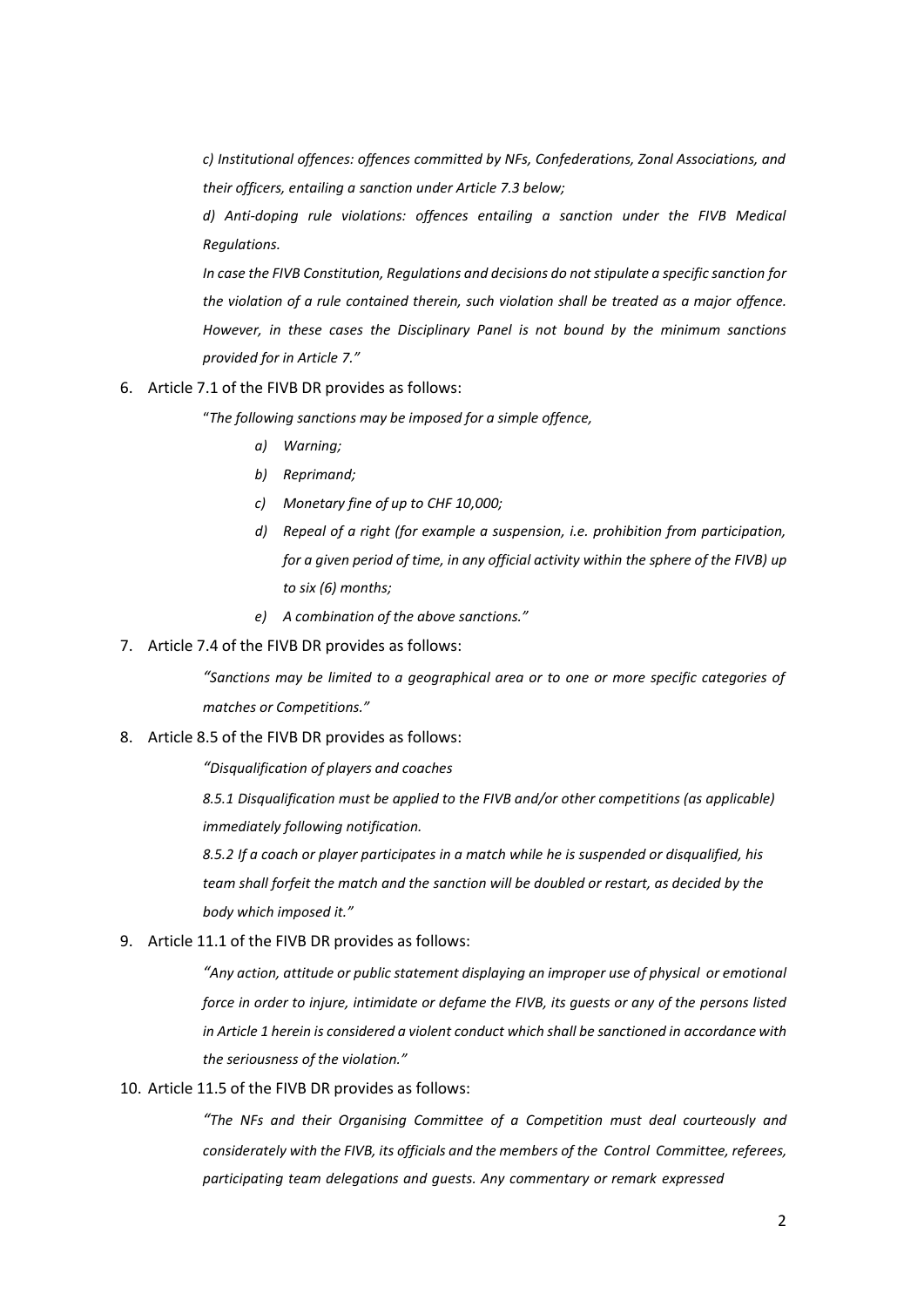*publicly through the media, detrimental to the image or the reputation of the FIVB and its institutions or any of its officials is considered violent conduct."*

#### **IV. PROCEDURE**

11. Article 19.1 of the FIVB DR provides as follows:

*"Except for urgent matters, a sanction may not be imposed before the person concerned has had the opportunity to be heard and to present his/her case. The competent FIVB body is free to decide whether the right to be heard may be exercised solely in writing (ordinary mail, facsimile, email), or also orally. It may authorize the use of telephone or video conference."*

12. Article 19.2 of the FIVB DR provides as follows:

*"19.2 Notices shall be accomplished directly to the person concerned. In the event that the contact details of the person concerned are not known to the FIVB, notices may be accomplished by delivery of the notice to the NF to which this person is affiliated or is a member of."*

- 13. By letter **[**date**]**addressed to the FIVB Disciplinary Panel, the President of the Control Committee of the **[**event**]**wrote that he considered the reaction of the Player towards the volleyball fans as inappropriate, and suggested that it should be examined.
- 14. By letter **[**date**]**, sent by fax and email to the Player through the Volleyball Federation of **[**Country 2**]**, the FIVB Disciplinary Panel informed the Player as follows:

*"The FIVB has opened a disciplinary proceeding in relation to the conduct of the Player, during the Match.*

*[…] The FIVB Disciplinary Panel will now decide whether and to what extent disciplinary sanctions should be imposed on the Player for the following action:*

- *Player's "shooting gesture" during the Match; violation of Article 11 of the FIVB Disciplinary Regulations.*

[...] The Player is herewith invited to submit his position in writing, along with any supporting *documentation, by no later than [date]."*

A weblink to a video, as well as two video files showing the above-mentioned action of the Player were attached to the letter.

15. On **[**date**]**, the Volleyball Federation of **[**Country 2**]** confirmed that the Player

*"will receive the attached correspondence and videos concerning the opening of disciplinary proceedings against him. The answer will be forwarded to the FIVB Disciplinary Panel by [date]."*

- 16. No reply was received within the deadline.
- 17. On **[**date**]**, the FIVB Disciplinary Panel decided to grant the Player with a last opportunity to provide a reply and invited him, by email sent on the same day to his National Federation, to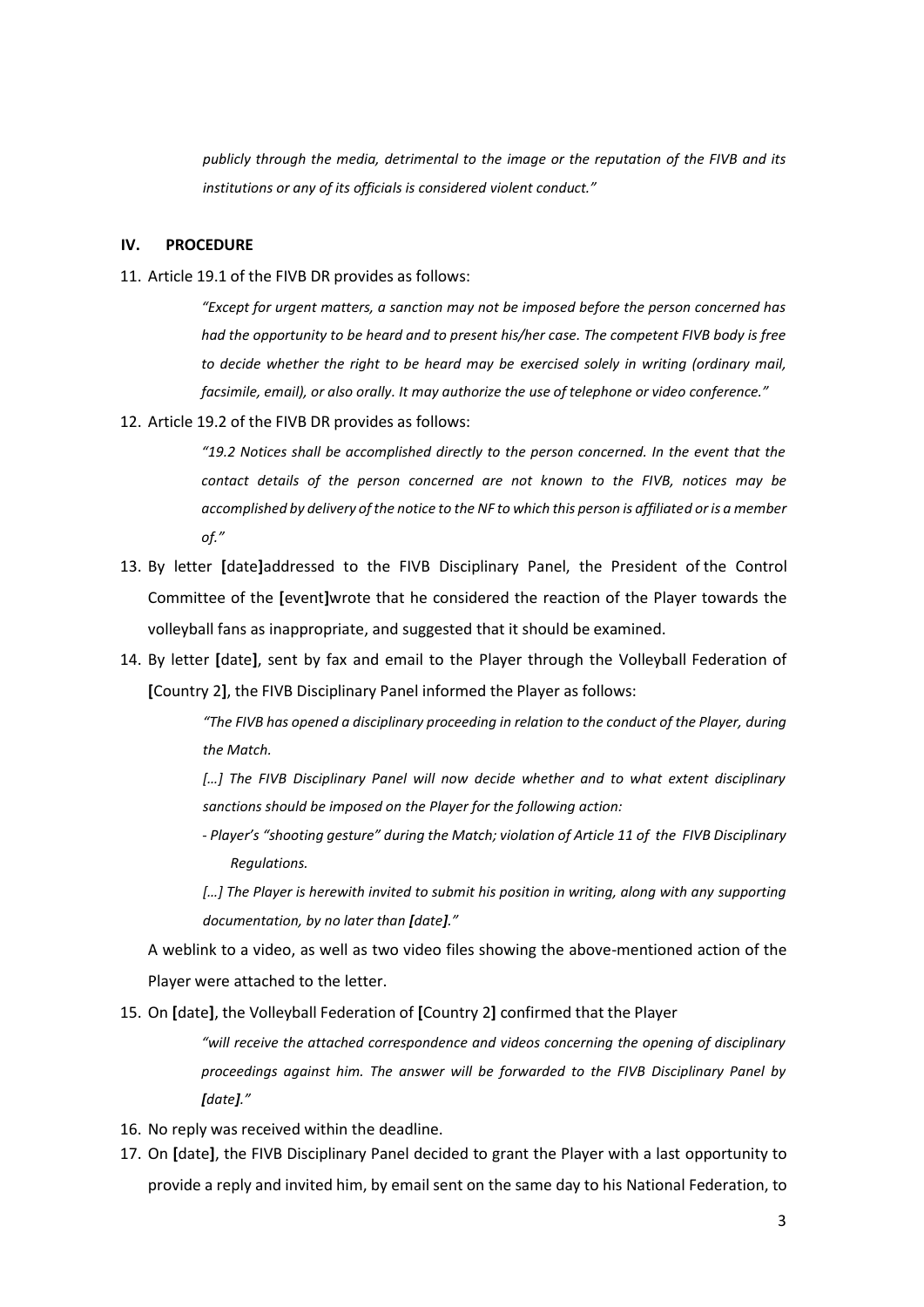submit his position in writing, along with any supporting documentation, by no later than **[**date**]**.

18. In both communications to the Player, the FIVB Disciplinary Panel advised that:

*"In case we do not hear from the Player within the above deadline, the FIVB Disciplinary Panel will consider this a waiver of his right to be heard and will decide the case on the basis of the evidence before it."*

19. On the same day, the Volleyball Federation of **[**Country 2**]** submitted a letter signed by its President stating in relevant part as follows:

> *"The Player explained the episode [during the Match]. He categorically denies any kind of aggression in his gestures. His actions did not mean any offence towards fans or opponent team.*

> *Generally, he often expresses his emotions regarding success actions in matches of <i>[another event]and other competitions this way. He also behaves like that on his domestic matches in attendance of his fans.*

> *The Volleyball Federation of [Country 2] confirms that [the Player] often celebrates success this way and audience always like it and this don't consider [sic] as offence or aggression gesture. We can provide the video of these episodes if necessary.*

> *At the same time we want to draw your attention to the fact that there are many acts of provocation from volleyball fans in sports halls and hotel towards [the Player]. The fans know about his emotional character and shout him different insults and offenses, often more political and not related to volleyball and sport.*

> *In this connection the Volleyball Federation of [Country 2] consider[s] inappropriate to imposeany sanctions on the [Player]."*

20. In view of the above, the Panel finds that the Player was provided with an adequate opportunity to be heard and present the case before this Panel and he decided not to exercise such right, at least not directly. For the Player's benefit, however, the FIVB Disciplinary Panel will consider the arguments brought forward by his National Federationin itsletter of**[**date**]**, which seems to include the Player's position as well.

# **V. LEGAL CONSIDERATIONS**

#### **(a) Violation**

21. At the outset, the FIVB Disciplinary Panel notes that the Player's gesture is clearly visible on the video footages included in the file. After landing from a successful block, he made his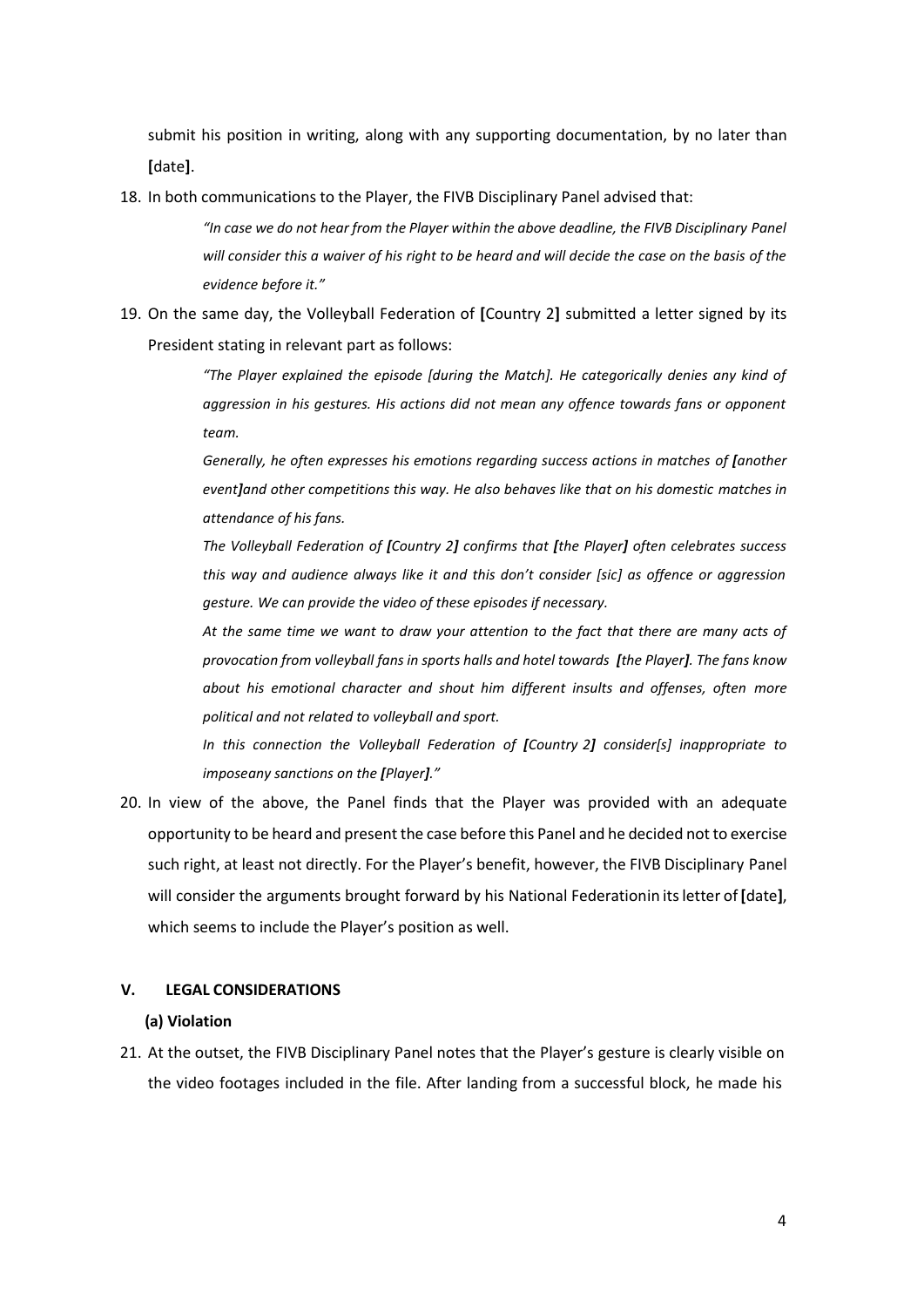arms into the shape of a firearm and imitated an action of shooting towards the fans for approximately two seconds, rotating his torso as if he was holding a real automatic firearm.

- 22. Article 11.1 of the FIVB DR prohibits any action displaying an improper use of physical or emotional force in order to injure, intimidate or defame FIVB and its guests. Additionally, Article 11.5 of the FIVB DR states that NFs must deal courteously with FIVB's guests. On the playing field, a player is representing his NF and shall act accordingly both towards the officials and towards all other FIVB's guests, including the fans.
- 23. The purpose of these provisions lies within the heart of the objectives of the Olympic Movement. The FIVB, as a long-standing member of the Olympic Family develops the sport of volleyball as a tool, among others, of promoting a peaceful society and the preservation of human dignity (Olympic Charter, Fundamental Principles of Olympism, para.2). The **[**event**]**serves exactly this objective: it gathers the best national teams around the world and allows them to compete for the title of the champion in a framework of fairness and sportsmanship established by the FIVB Constitution and Regulations.
- 24. Against that context, the Player's action was without doubt insulting towards FIVB and its guests. His action was nothing short of a "mass murder" imitation, pointing his imaginary automatic firearm towards the fans and pretending with the vibrating motion of his arms that he was firing against them. The argument that there was no kind of aggression in his gestures cannot be sustained. Whether his state of mind and his intention was purely celebratory, as his National Federation seems to suggest, or whether he is used to such kind of reactions in his national league, are irrelevant for the examination of this case. His gesture can have only one interpretation, associated with the act of killing. This is objectively an aggressive and insulting gesture, totally inconsistent with the standard of behavior required by the players participating in an FIVB competition, broadcasted live in dozens of countries around the world. In a nutshell, the Player's gesture tarnished the image and reputation of FIVB and the sport of volleyball.
- 25. Therefore, the FIVB Disciplinary Panel finds that the Player's action constitutes a violation of Articles 11.1 and 11.5 of the FIVB DR and is considered to be violent conduct towards the FIVB and its most important guests, i.e. the volleyball fans, especially during an event of the scale of the **[**event**]**.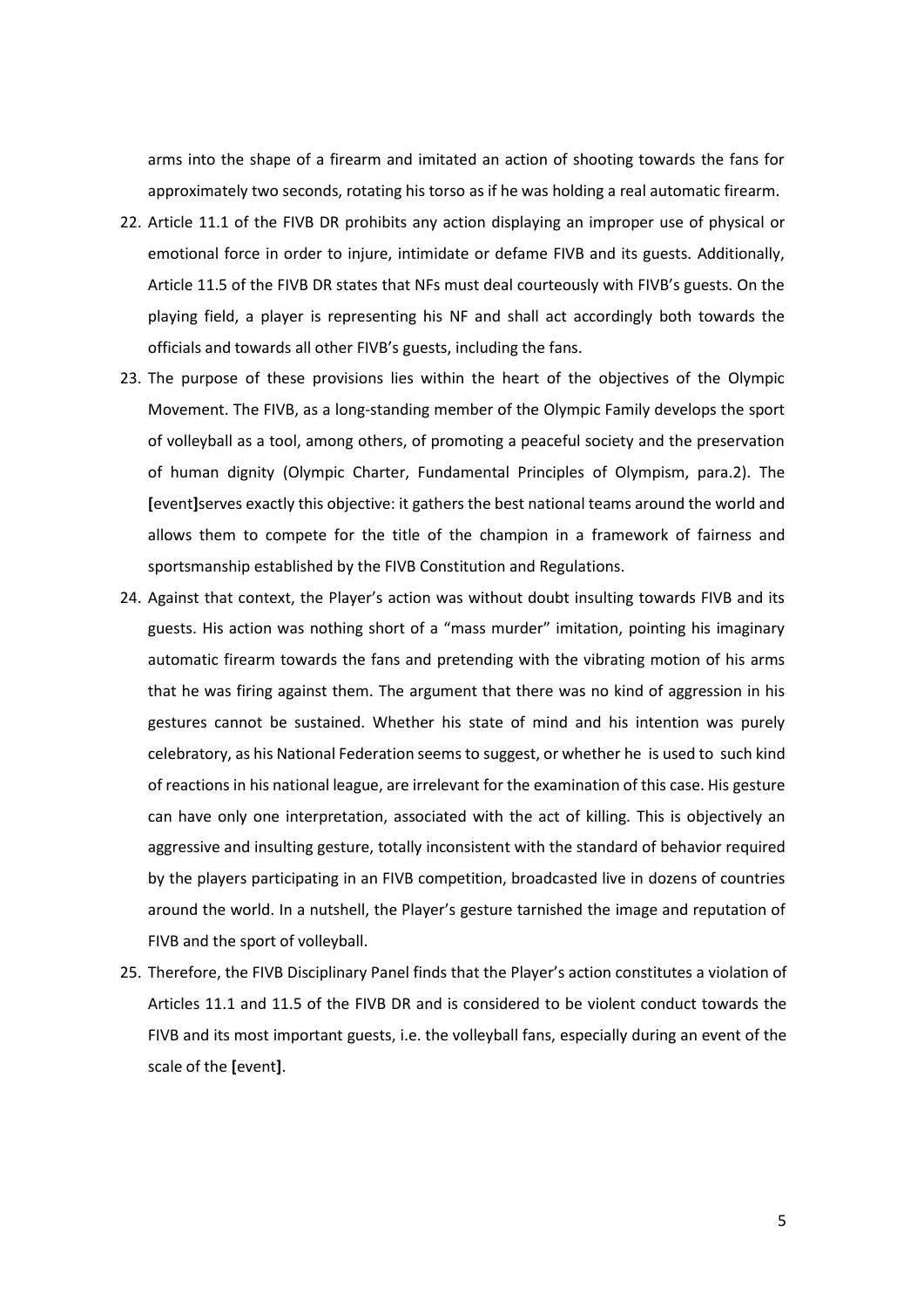#### **(b) Sanction**

- 26. When determining the applicable sanction, the FIVB Disciplinary Panel must look at Article 7.1 of the FIVB DR for minor offenses, Article 7.2 of the FIVB DR for major offenses, and Article 11.5 of the FIVB DR for recurrence of previous offenses.
- 27. In the case at hand, the FIVB Disciplinary Panel notes the argument by the Player's National Federation, namely that he was subject to hostile behavior by fans in **[**the Host Country**]**.
- 28. The Panel has seen no evidence indicating, let alone proving, the existence of any hostile or aggressive behavior. The Panel also notes that neither the Player nor any other person of his team delegation filed a complaint regarding the behavior of the fans, which would be the appropriate way of addressing any alleged problematic behavior by the latter. In any event, it is a duty of each Player, particularly a player competing at the highest level and in FIVB's flagship event, the **[**event**]**, to focus on his game and not respond tothe reactions of the fans. The Panel emphasizes that what is subject to sanction in this case is not merely the fact that the Player, as he alleges, reacted, but mainly the manner in which he expressed his feelings through an offensive gesture imitating gunfire.
- 29. In view of the above factual and legal considerations, taking into account the seriousness of the violation and the absence of any mitigating circumstances, the Panel decides that a suspension of two (2) matches shall be imposed on the Player.

#### **(c) Applicability and enforcement of sanction**

- 30. Article 7.4 of the FIVB DR allows for the FIVB Disciplinary Panel to limit sanctions to certain types of matches. Because these incidents occurred during an FIVB volleyball competition for senior national teams, the FIVB Disciplinary Panel finds that it is appropriate to limit accordingly the scope of the sanction. Thus, the match suspension imposed in this decision applies to FIVB volleyball competitions for senior national teams.
- 31. Additionally, Article 8.5 of the FIVB DR applies to this sanction as well. Thus, this sanction is applicable immediately upon notification of this decision. If the suspended Player participates in an FIVB volleyball competition for senior national teams before the expiry of his suspension, then the national team shall forfeit the respective match(es) and the suspension will restart.

\* \* \*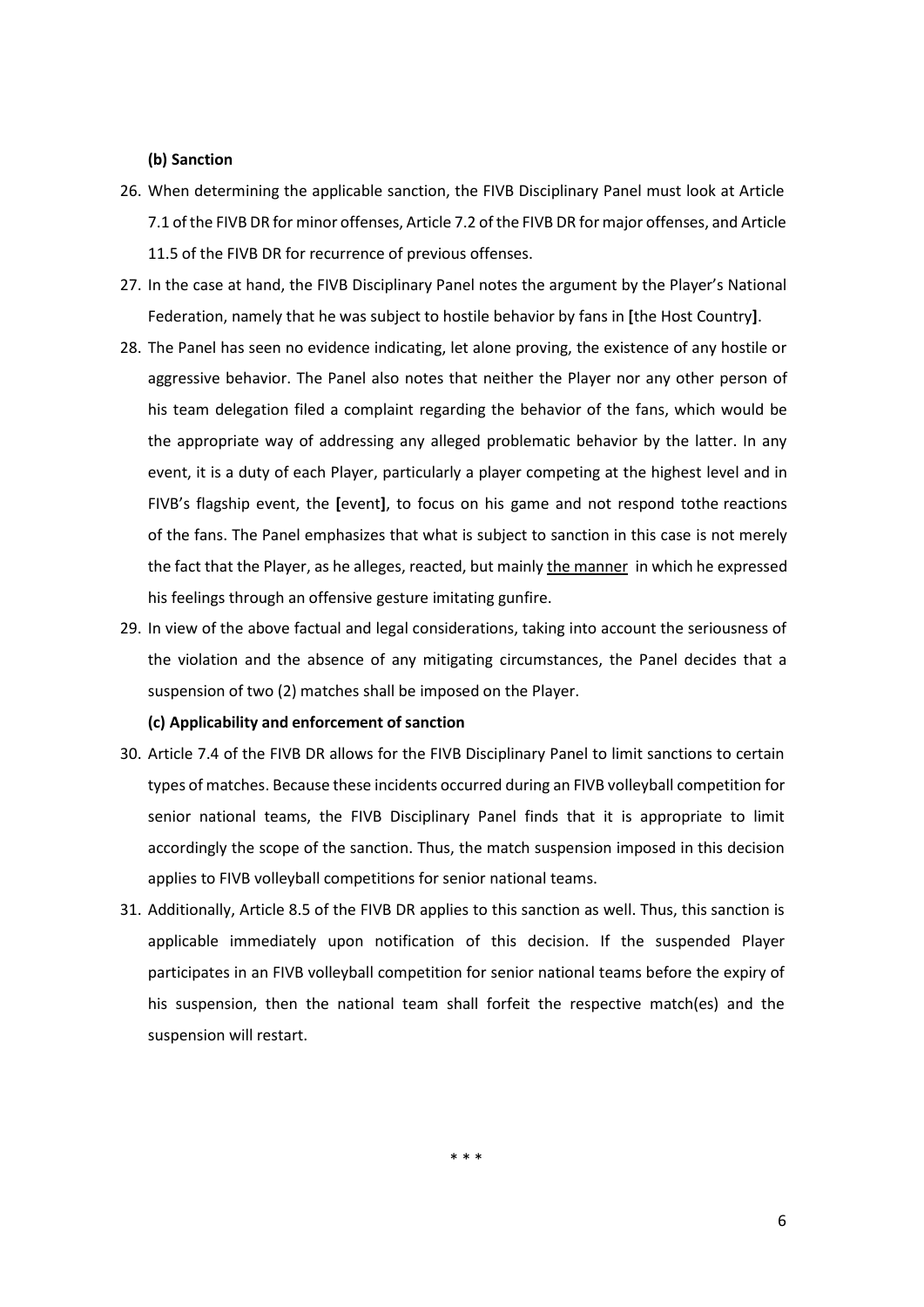**Taking all the above into consideration**

**THE FIVB DISCIPLINARY PANEL**

**Concludes and Decides**

1. A suspension of two (2) matches is imposed on **[**the Player**]**.

Lausanne, **[**date**]**

# **For the FIVB DISCIPLINARY PANEL**

Mr. Wanderley Rebello Chair